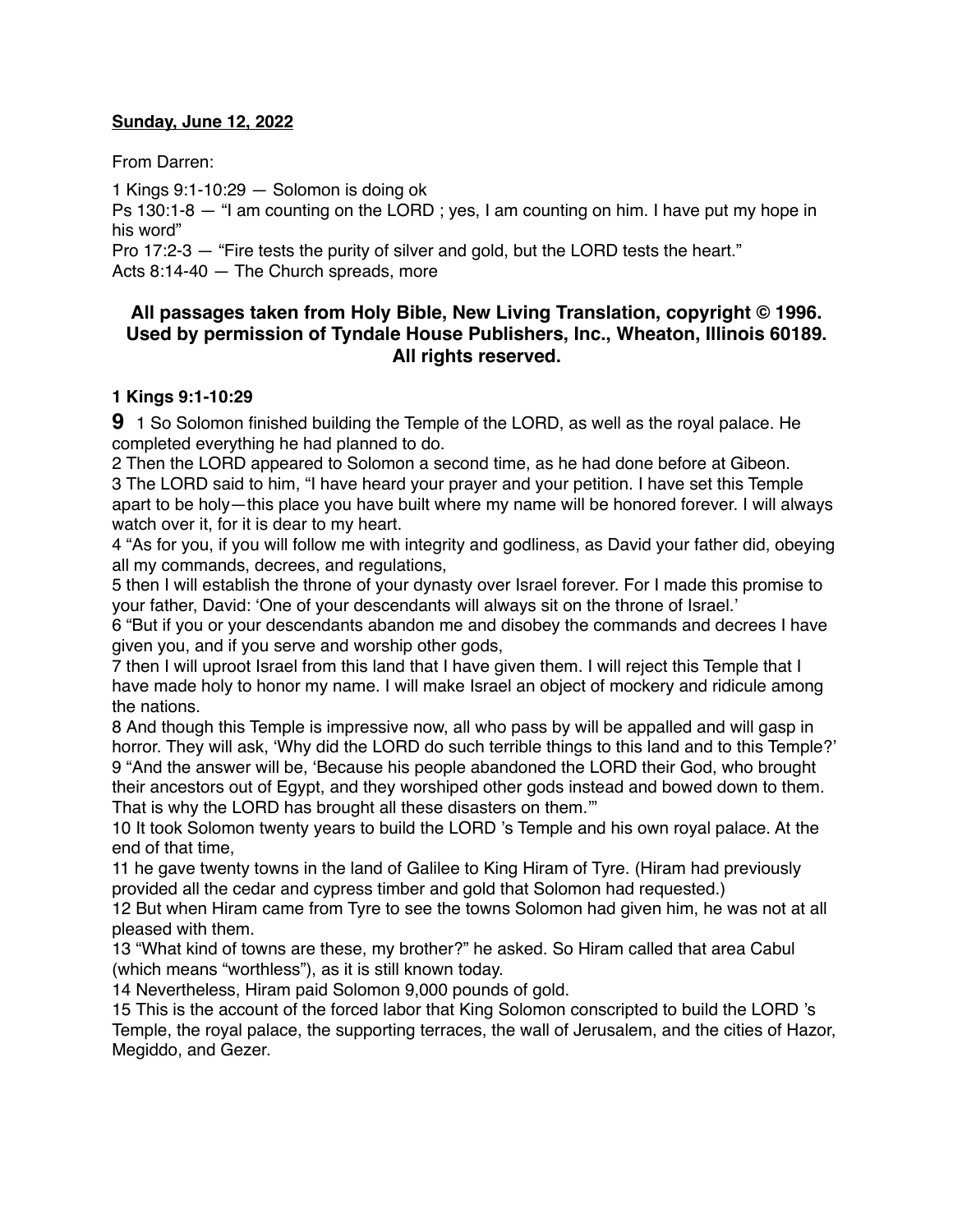16 (Pharaoh, the king of Egypt, had attacked and captured Gezer, killing the Canaanite population and burning it down. He gave the city to his daughter as a wedding gift when she married Solomon.

17 So Solomon rebuilt the city of Gezer.) He also built up the towns of Lower Beth-horon, 18 Baalath, and Tamar in the wilderness within his land.

19 He built towns as supply centers and constructed towns where his chariots and horses could be stationed. He built everything he desired in Jerusalem and Lebanon and throughout his entire realm.

20 There were still some people living in the land who were not Israelites, including Amorites, Hittites, Perizzites, Hivites, and Jebusites.

21 These were descendants of the nations whom the people of Israel had not completely destroyed. So Solomon conscripted them as slaves, and they serve as forced laborers to this day.

22 But Solomon did not conscript any of the Israelites for forced labor. Instead, he assigned them to serve as fighting men, government officials, officers and captains in his army, commanders of his chariots, and charioteers.

23 Solomon appointed 550 of them to supervise the people working on his various projects. 24 Solomon moved his wife, Pharaoh's daughter, from the City of David to the new palace he had built for her. Then he constructed the supporting terraces.

25 Three times each year Solomon presented burnt offerings and peace offerings on the altar he had built for the LORD . He also burned incense to the LORD . And so he finished the work of building the Temple.

26 King Solomon also built a fleet of ships at Ezion-geber, a port near Elath in the land of Edom, along the shore of the Red Sea.

27 Hiram sent experienced crews of sailors to sail the ships with Solomon's men.

28 They sailed to Ophir and brought back to Solomon some sixteen tons of gold.

**10** 1 When the queen of Sheba heard of Solomon's fame, which brought honor to the name of the LORD, she came to test him with hard questions.

2 She arrived in Jerusalem with a large group of attendants and a great caravan of camels loaded with spices, large quantities of gold, and precious jewels. When she met with Solomon, she talked with him about everything she had on her mind.

3 Solomon had answers for all her questions; nothing was too hard for the king to explain to her. 4 When the queen of Sheba realized how very wise Solomon was, and when she saw the palace he had built,

5 she was overwhelmed. She was also amazed at the food on his tables, the organization of his officials and their splendid clothing, the cup-bearers, and the burnt offerings Solomon made at the Temple of the LORD .

6 She exclaimed to the king, "Everything I heard in my country about your achievements and wisdom is true!

7 I didn't believe what was said until I arrived here and saw it with my own eyes. In fact, I had not heard the half of it! Your wisdom and prosperity are far beyond what I was told.

8 How happy your people must be! What a privilege for your officials to stand here day after day, listening to your wisdom!

9 Praise the LORD your God, who delights in you and has placed you on the throne of Israel. Because of the LORD 's eternal love for Israel, he has made you king so you can rule with justice and righteousness."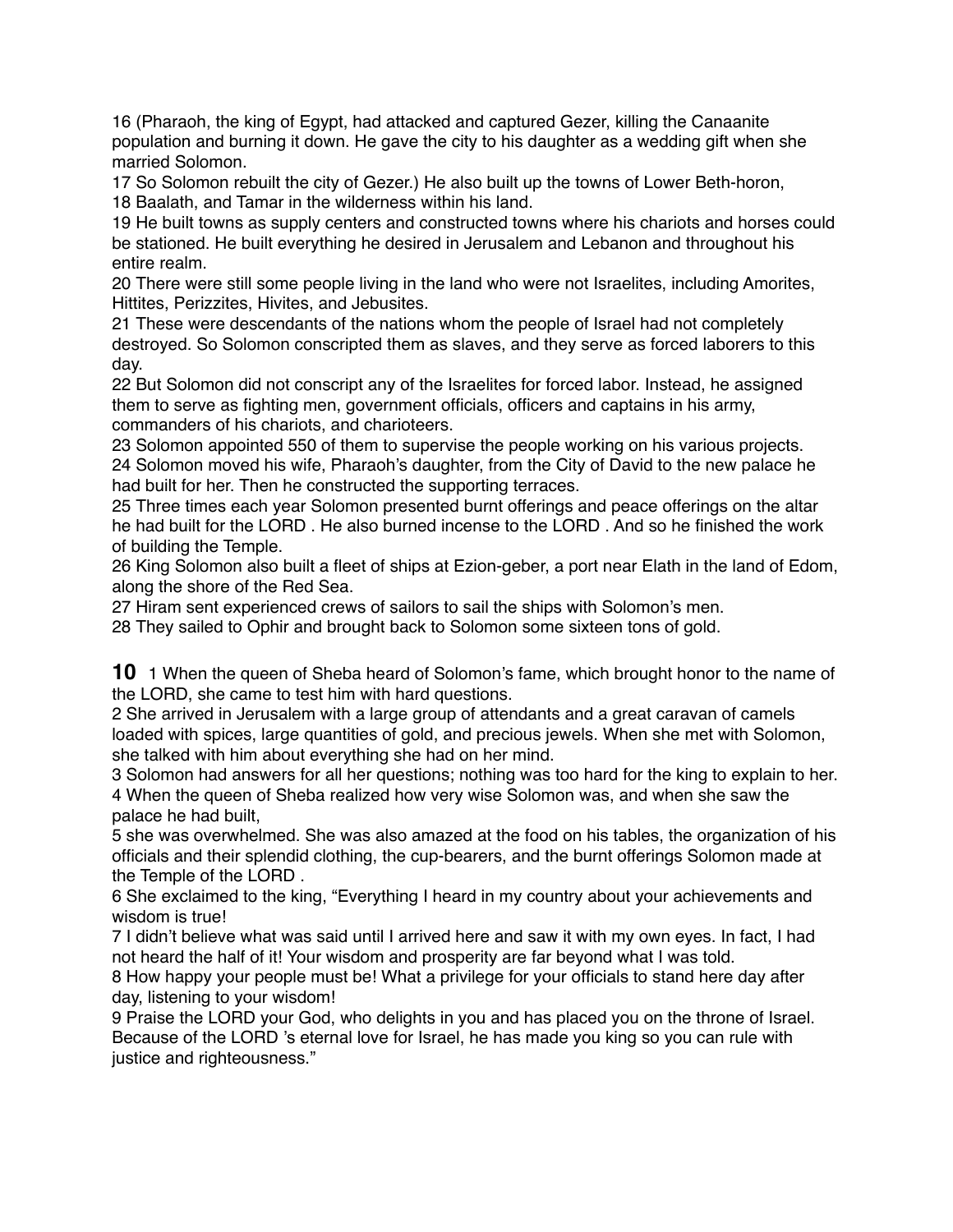10 Then she gave the king a gift of 9,000 pounds of gold, great quantities of spices, and precious jewels. Never again were so many spices brought in as those the queen of Sheba gave to King Solomon.

11 (In addition, Hiram's ships brought gold from Ophir, and they also brought rich cargoes of red sandalwood and precious jewels.

12 The king used the sandalwood to make railings for the Temple of the LORD and the royal palace, and to construct lyres and harps for the musicians. Never before or since has there been such a supply of sandalwood.)

13 King Solomon gave the queen of Sheba whatever she asked for, besides all the customary gifts he had so generously given. Then she and all her attendants returned to their own land. 14 Each year Solomon received about 25 tons of gold.

15 This did not include the additional revenue he received from merchants and traders, all the kings of Arabia, and the governors of the land.

16 King Solomon made 200 large shields of hammered gold, each weighing more than fifteen pounds.

17 He also made 300 smaller shields of hammered gold, each weighing nearly four pounds. The king placed these shields in the Palace of the Forest of Lebanon.

18 Then the king made a huge throne, decorated with ivory and overlaid with fine gold. 19 The throne had six steps and a rounded back. There were armrests on both sides of the seat, and the figure of a lion stood on each side of the throne.

20 There were also twelve other lions, one standing on each end of the six steps. No other throne in all the world could be compared with it!

21 All of King Solomon's drinking cups were solid gold, as were all the utensils in the Palace of the Forest of Lebanon. They were not made of silver, for silver was considered worthless in Solomon's day!

22 The king had a fleet of trading ships of Tarshish that sailed with Hiram's fleet. Once every three years the ships returned, loaded with gold, silver, ivory, apes, and peacocks.

23 So King Solomon became richer and wiser than any other king on earth.

24 People from every nation came to consult him and to hear the wisdom God had given him. 25 Year after year everyone who visited brought him gifts of silver and gold, clothing, weapons, spices, horses, and mules.

26 Solomon built up a huge force of chariots and horses. He had 1,400 chariots and 12,000 horses. He stationed some of them in the chariot cities and some near him in Jerusalem.

27 The king made silver as plentiful in Jerusalem as stone. And valuable cedar timber was as common as the sycamore-fig trees that grow in the foothills of Judah.

28 Solomon's horses were imported from Egypt and from Cilicia ; the king's traders acquired them from Cilicia at the standard price.

29 At that time chariots from Egypt could be purchased for 600 pieces of silver, and horses for 150 pieces of silver. They were then exported to the kings of the Hittites and the kings of Aram.

## **Psalm 130:1-8**

**130** 1 From the depths of despair, O LORD, I call for your help.

2 Hear my cry, O Lord. Pay attention to my prayer.

3 LORD, if you kept a record of our sins, who, O Lord, could ever survive?

4 But you offer forgiveness, that we might learn to fear you.

5 I am counting on the LORD ; yes, I am counting on him. I have put my hope in his word.

6 I long for the Lord more than sentries long for the dawn, yes, more than sentries long for the dawn.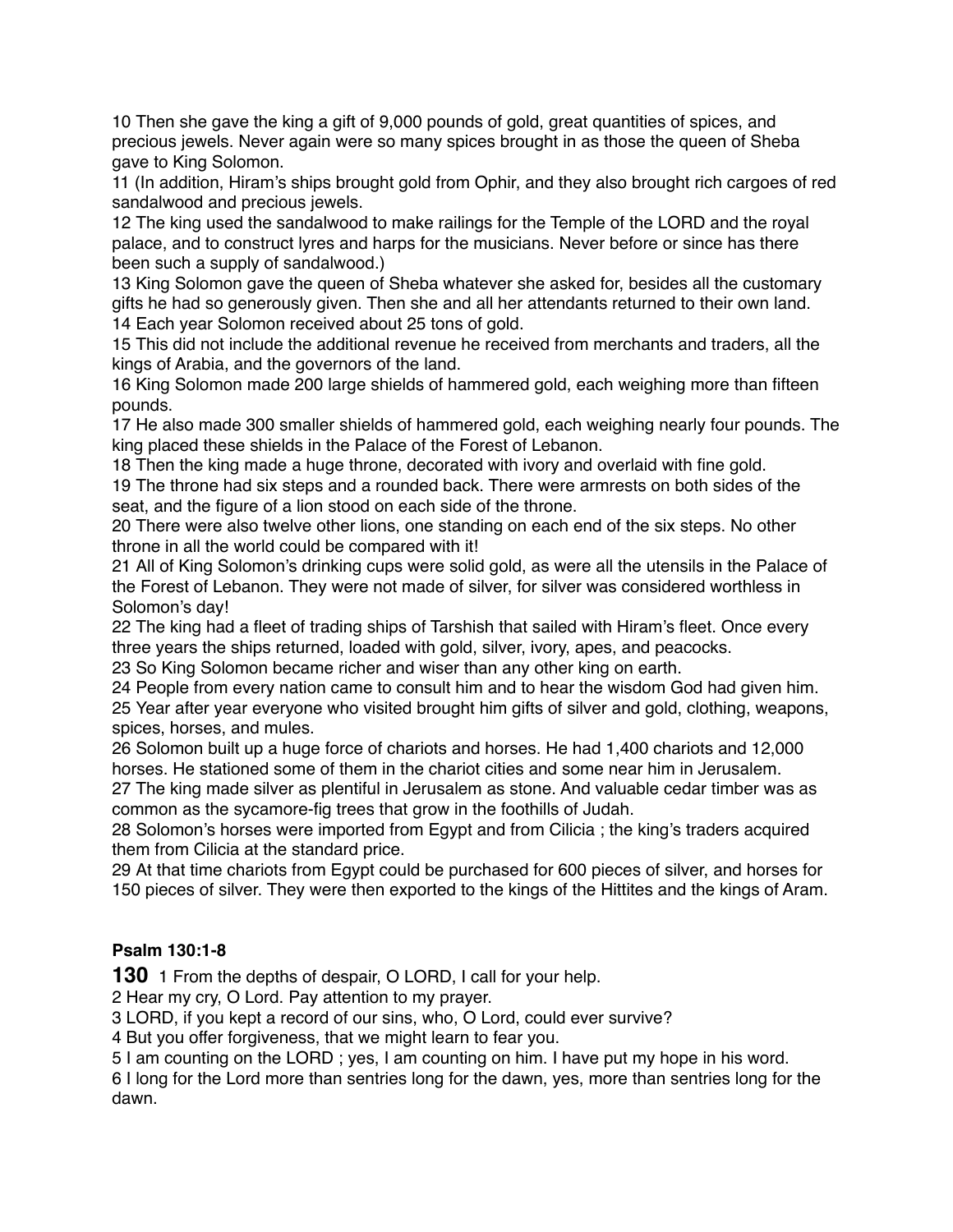7 O Israel, hope in the LORD ; for with the LORD there is unfailing love. His redemption overflows.

8 He himself will redeem Israel from every kind of sin.

# **Proverbs 17:2-3**

**17** 2 A wise servant will rule over the master's disgraceful son and will share the inheritance of the master's children.

3 Fire tests the purity of silver and gold, but the LORD tests the heart.

# **Acts 8:14-40**

**8** 14 When the apostles in Jerusalem heard that the people of Samaria had accepted God's message, they sent Peter and John there.

15 As soon as they arrived, they prayed for these new believers to receive the Holy Spirit. 16 The Holy Spirit had not yet come upon any of them, for they had only been baptized in the name of the Lord Jesus.

17 Then Peter and John laid their hands upon these believers, and they received the Holy Spirit. 18 When Simon saw that the Spirit was given when the apostles laid their hands on people, he offered them money to buy this power.

19 "Let me have this power, too," he exclaimed, "so that when I lay my hands on people, they will receive the Holy Spirit!"

20 But Peter replied, "May your money be destroyed with you for thinking God's gift can be bought!

21 You can have no part in this, for your heart is not right with God.

22 Repent of your wickedness and pray to the Lord. Perhaps he will forgive your evil thoughts, 23 for I can see that you are full of bitter jealousy and are held captive by sin."

24 "Pray to the Lord for me," Simon exclaimed, "that these terrible things you've said won't happen to me!"

25 After testifying and preaching the word of the Lord in Samaria, Peter and John returned to Jerusalem. And they stopped in many Samaritan villages along the way to preach the Good News.

26 As for Philip, an angel of the Lord said to him, "Go south down the desert road that runs from Jerusalem to Gaza."

27 So he started out, and he met the treasurer of Ethiopia, a eunuch of great authority under the Kandake, the queen of Ethiopia. The eunuch had gone to Jerusalem to worship,

28 and he was now returning. Seated in his carriage, he was reading aloud from the book of the prophet Isaiah.

29 The Holy Spirit said to Philip, "Go over and walk along beside the carriage."

30 Philip ran over and heard the man reading from the prophet Isaiah. Philip asked, "Do you understand what you are reading?"

31 The man replied, "How can I, unless someone instructs me?" And he urged Philip to come up into the carriage and sit with him.

32 The passage of Scripture he had been reading was this: "He was led like a sheep to the slaughter. And as a lamb is silent before the shearers, he did not open his mouth.

33 He was humiliated and received no justice. Who can speak of his descendants? For his life was taken from the earth."

34 The eunuch asked Philip, "Tell me, was the prophet talking about himself or someone else?" 35 So beginning with this same Scripture, Philip told him the Good News about Jesus.